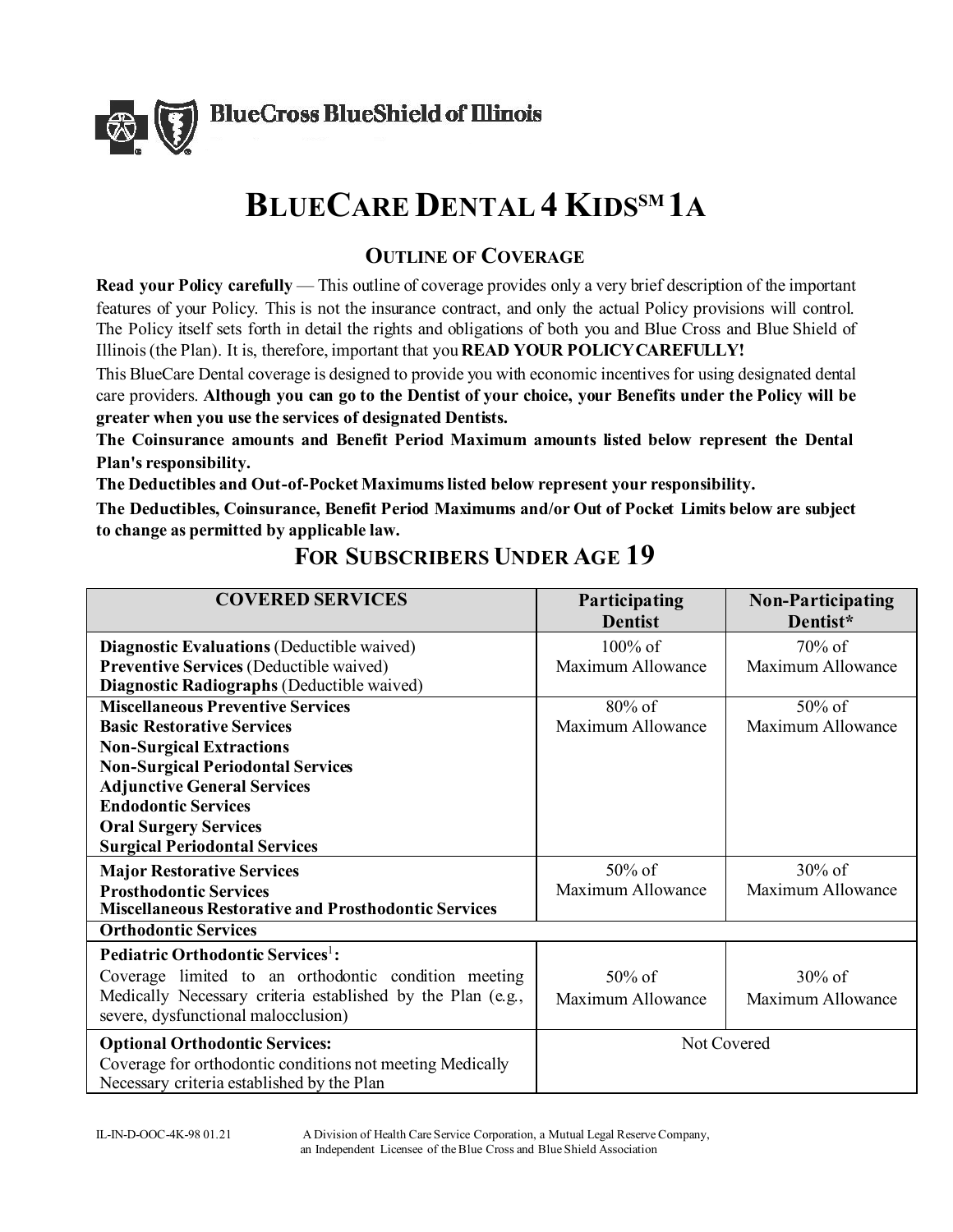|                                                                                                         | Participating<br><b>Dentist</b> | Non-Participating<br><b>Dentist</b> |
|---------------------------------------------------------------------------------------------------------|---------------------------------|-------------------------------------|
| <b>Deductible</b> (PPO/Non-PPO accumulate together)                                                     |                                 |                                     |
| Individual                                                                                              | \$50                            | \$50                                |
| Family                                                                                                  | \$150                           | \$150                               |
| <b>Benefit Period Maximum – Excluding any Orthodontic</b><br>Services (PPO/Non-PPO accumulate together) | Unlimited                       |                                     |
| Out-of-pocket Maximum per Benefit Period                                                                |                                 |                                     |
| 1 Child                                                                                                 | \$350                           | No Limit                            |
| $2+$ Children                                                                                           | \$700                           | No Limit                            |

\* All Benefits are based upon the Maximum Allowance, which is the amount determined by Blue Cross and Blue Shield of Illinois as the maximum amounts eligible for payment of Benefits. A Participating Dentist cannot balance bill for charges more than the Maximum Allowance. Benefits for services provided by a Non-Participating Dentist will be based upon the same Maximum Allowance, and it is likely that the Non-Participating Dentist will balance bill for amounts above this, resulting in higher out-of-pocket expenses, if applicable.

1 Orthodontic Coverage limited to children meeting or exceeding a score of 42 from the modified Salzmann Index or meeting criteria for medical necessity.

## **ELIGIBILITY**

An individual may apply for coverage under the Policy if he/she is an Illinois resident and is not currently enrolled under any other dental coverage underwritten by Blue Cross and Blue Shield of Illinois or any subsidiary or affiliate of Health Care Service Corporation. Coverage for a dependent child may continue until their 19<sup>th</sup> birthday.

## **YOUR PARTICIPATING PROVIDER NETWORK**

Your BlueCare Dental 4 Kids plan contains special provisions (Benefit reductions) which apply whenever you use Dentists who are not members of the Participating Dentist Network. If you use a Non-Participating Dentist, you will be responsible for the following:

- Charges for any services which are not covered under your Policy.
- Any Deductible or Coinsurance amounts which are applicable to your coverage (*including the higher Deductible and/or Coinsurance amounts which apply to Non-Participating Dentistservices*).
- The difference, if any, between your Dentist's "billed charges" and the Plan's Maximum Allowance for the Covered Services.

The Benefits provided by the Plan and the expenses that are your responsibility for your Covered Services will depend on whether you receive services from a Participating Dentist or Non-Participating Dentist.

Participating Dentists will accept the Maximum Allowance as payment in full. Such Participating Dentists have agreed not to bill you for Covered Service amounts in excess of the Maximum Allowance. Therefore, you are responsible for the difference between the Plan's Benefit and the Dentist's charge to you, in addition to any Coinsurance and/or Deductible amounts applicable to your services.

Non-Participating Dentists are Dentists who have not signed an agreement to accept the Maximum Allowance as the Benefit in full. Therefore, you are responsible for the difference between the Plan's Non-Participating Benefit and the Dentist's billed charge to you, in addition to any Coinsurance and/or Deductible amounts applicable to your services.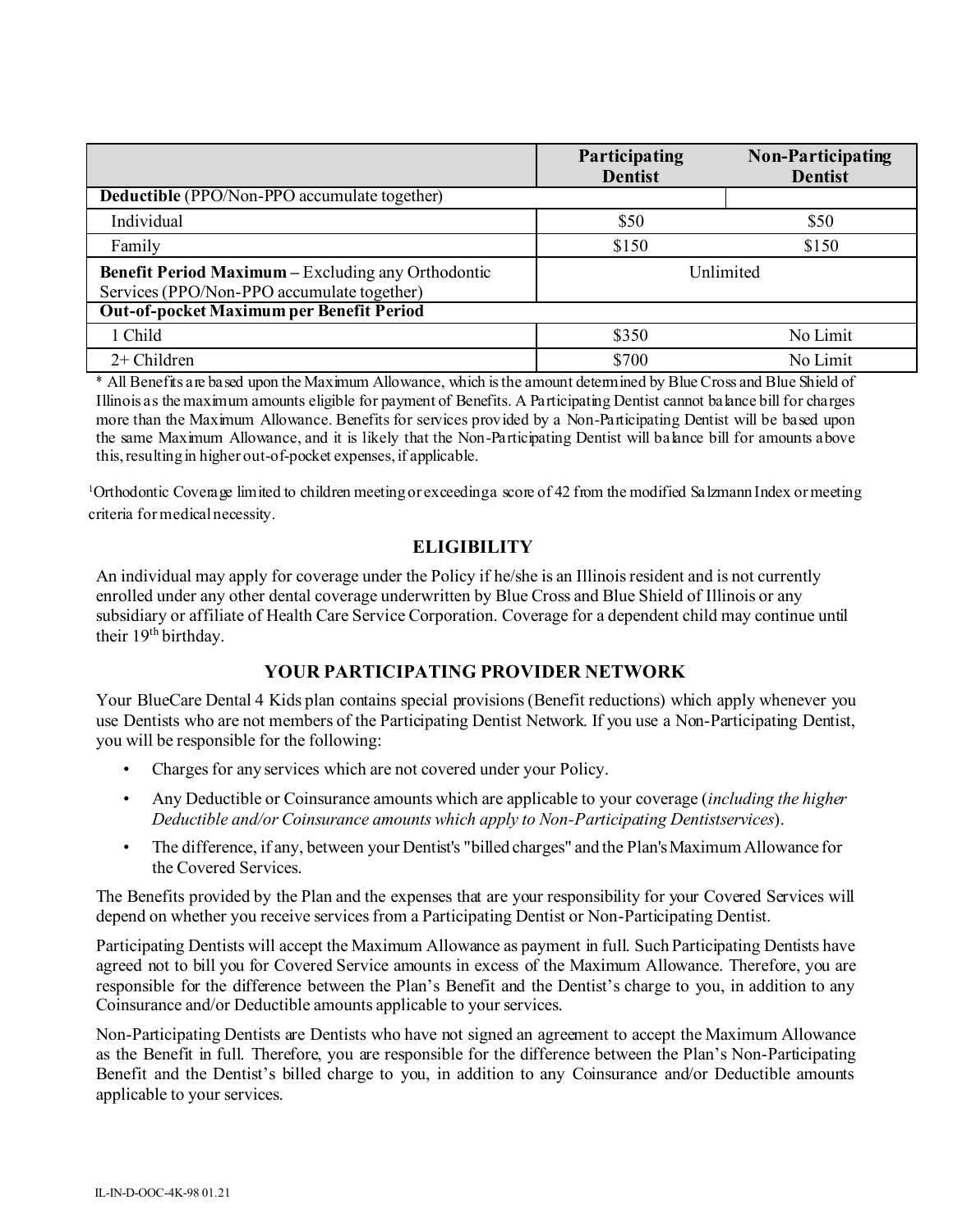Should you wish to know the Maximum Allowance for a particular procedure or whether a particular Dentist is a Participating Dentist, contact your Dentist or the Plan.

#### **RENEWAL**

The Policy is renewable at the option of the Plan by acceptance of premiums. The membership premiums shall be the amount determined by the Plan and filed with the Illinois Department of Insurance. The Plan has the right to change the premiums or Benefits provided by the Policy. You will be given reasonable notice of such changes. You should attach these notices to your Policy, as they will amend a part of the Policy.

When you renew your Blue Cross and Blue Shield coverage or reenroll by selecting a new product (as defined by applicable law), you will need to be current on your premium payments. Any past due premium payments for coverage we provided must be paid no later than your Coverage Date for the new year, in addition to initial premium charges. New coverage will not be effective until all such payments are made.

#### **NOTICE**

The Policy may not fully cover all of your dental costs.

### **EXCLUSIONS**

No Benefits will be provided under the Policy for:

- Services or supplies not specifically listed as a Covered Service, or when they are related to a non covered service.
- Amounts which are in excess of the Maximum Allowance.
- Dental services for treatment of congenital or developmental malformation, or services performed for cosmetic purposes, including but not limited to bleaching teeth, lack of tooth enamel and grafts to improve aesthetics, except as included in the Medically Necessary Orthodontic Dental Services subsection of the Dental Benefit Section of the Policy.
- Dental services or appliances for the diagnosis and/or treatment of Temporomandibular Joint Dysfunction and Related Disorders or to increase vertical dimension.
- Dental services which are performed due to an accidental injury. Injury caused by chewing or biting an object or substance placed in your mouth is not considered an accidentalinjury.
- Services and supplies for any illness or injury suffered after the Eligible Person's Coverage Date as a result of war or any act of war, declared or undeclared, when serving in the military or any auxiliary unit thereto.
- Services or supplies that do not meet accepted standards of dental practice.
- Experimental, Investigational and/or unproven services and supplies and all related services and supplies.
- Hospital and ancillary charges.
- Implants and any related services and supplies (other than crowns, bridges and dentures supported by implants) associated with the placement and care of implants.
- Services or supplies for which you are not required to make payment or would have no legal obligation to pay if you did not have this or similar coverage.
- Services or supplies for which "discounts" or waiver of Deductible or Coinsurance amounts are offered.
- Services rendered by a Dentist related to you by blood ormarriage.
- Services or supplies received from someone other than a Dentist, except for those services received from a licensed dental hygienist under the supervision and guidance of a Dentist, where applicable.
- Claims for a service submitted by a dentist, which is for the same service performed on the same datefor the same member by another dentist.
- Services or supplies received for behavior management or consultation purposes.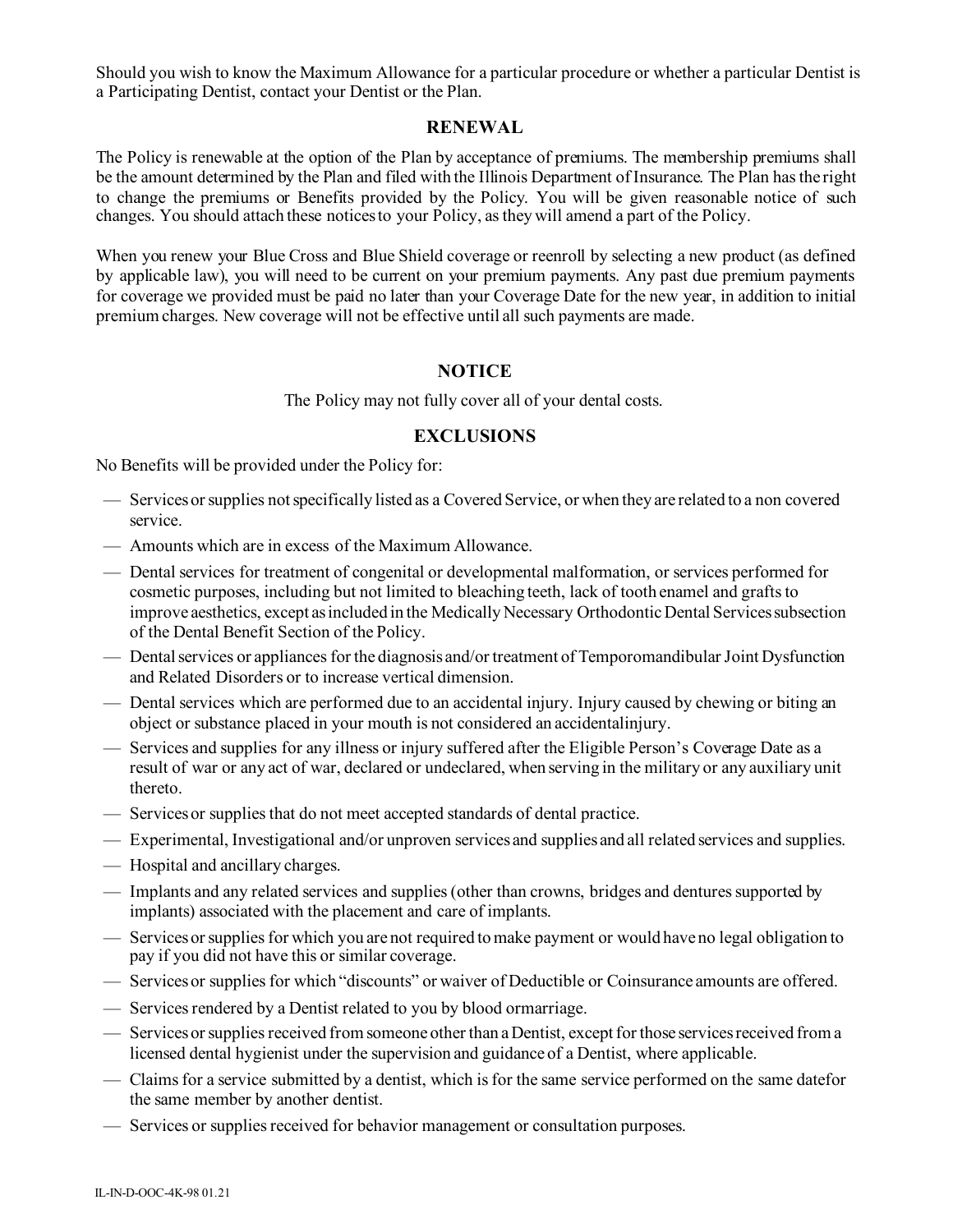- Any services or supplies to the extent payment has been made under Medicare or would have been made if you had applied for Medicare and claimed Medicare benefits, or to the extent governmental agencies provide benefits (some state or federal laws may affect how we apply this exclusion).
- Services or supplies that are furnished to you by the local, state or federal government and for any services or supplies to the extent payment or Benefits are provided or available from the local, state or federal government (for example, Medicare) whether or not that payment or Benefits are received, except however, this exclusion shall not be applicable to medical assistance Benefits under Article V or VI of the Illinois Public Aid Code (305 ILCS 5/5-1 et seq. or 5/6-1 et seq.) or similar legislation of any state, Benefits provided in compliance with the Tax Equity and Fiscal Responsibility Act or as otherwise provided by law.
- Charges for nutritional, tobacco or oral hygienecounseling.
- Charges for local, state or territorial taxes on dental services orprocedures.
- Charges for the administration of infection control procedures as required by local, state or federal mandates.
- Charges for duplicate, temporary or provisional prosthetic device or other duplicate, temporary or provisional appliances.
- Charges for telephone consultations, email or other electronic consultations, missed appointments, completion of a Claim form or forwarding requested records or x-rays.
- Charges for prescription or non-prescription mouthwashes, rinses, topical solutions, preparations or medicament carriers.
- Charges for personalized complete or partial dentures and overdentures, related services and supplies, or other specialized techniques.
- Charges for athletic mouth guards, isolation of tooth with rubber dam, metal copings, mobilization of erupted/malpositioned tooth, precision attachments for partials and/or dentures and stress breakers.
- Charges for a partial or full denture or fixed bridge which includes replacement of a tooth which was missing prior to your Coverage Date under the Policy; except this exclusion will not apply if such partial or full denture or fixed bridge also includes replacement of a missing tooth which was extracted after your Coverage Date.
- Any services, treatments or supplies included as Covered Services under other hospital, medical and/or surgical coverage.
- Case presentations or detailed and extensive treatment planning when billed for separately.
- Charges for occlusion analysis, diagnostic casts or occlusal adjustments.
- Gold foil restorations.
- Cone beam imaging and cone beam MRI procedures.
- Sealants for teeth other than permanent molars.
- Orthodontic care for dependent children age 19 and over.
- Localized delivery of antimicrobial agents or chemotherapeutic agents.
- Bone grafts in conjunction with extractions, apicoectomy or any non- covered service or non-covered implants.
- Anatomical crown exposures.
- The replacement of a lost, missing or stolen appliances and those for replacement of appliances that have been damaged due to abuse, misuse, or neglect.
- Dentures, crowns, inlays, onlays, bridgework, or other appliances or services used for the purpose of splinting, alter vertical dimension, to restore occlusion or to correct attrition, abrasion, erosion, or abfractions.
- Restoration occlusion on incisal edges due to bruxism or harmful habits.
- Treatment to replace teeth which were missing prior to the Coverage Date.